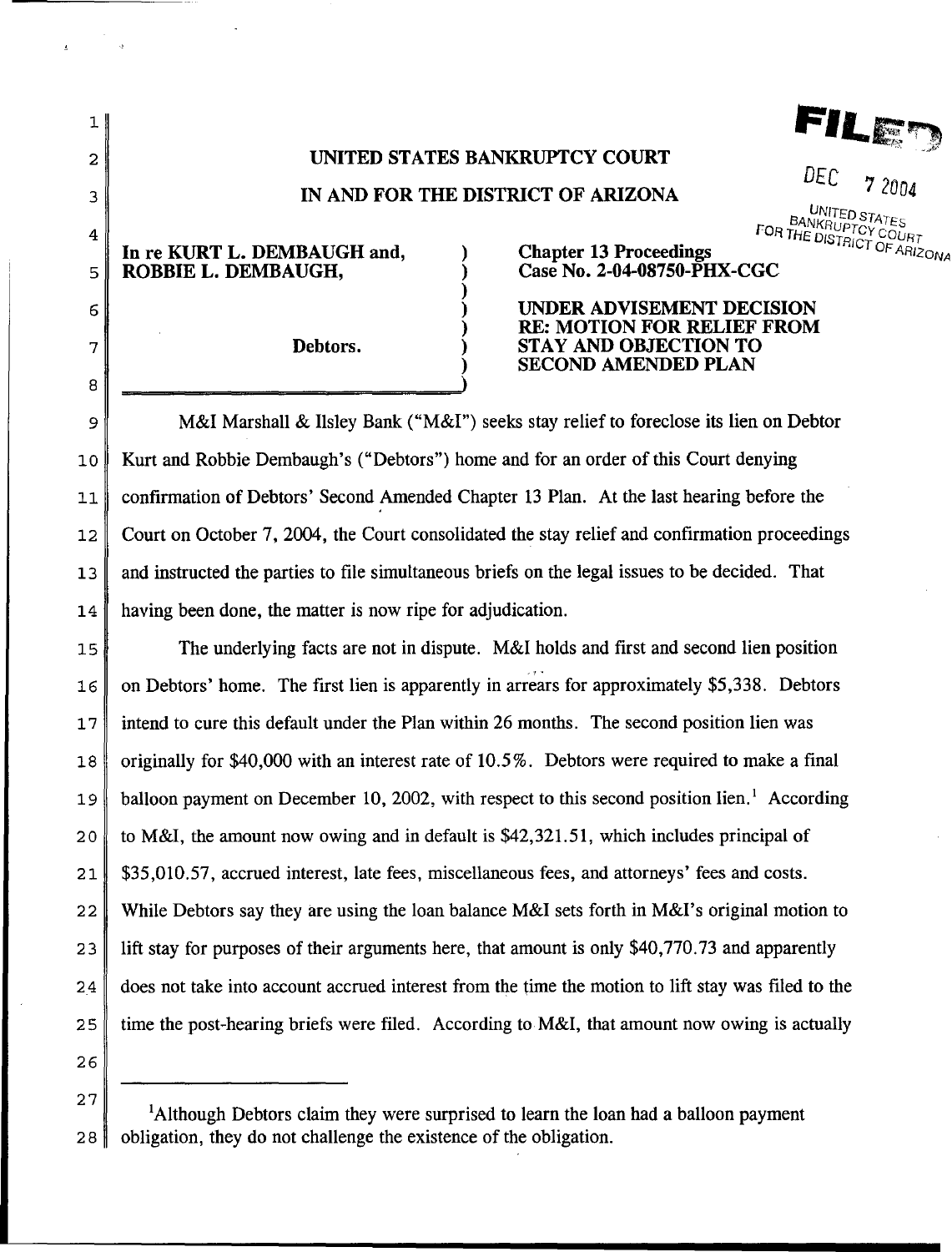1 \$42,321.51. Putting aside this discrepancy, the Court concludes that the Plan is not 2 confirmable.

3 With respect to M&I's second lien, Debtors' Plan proposes to pay M&I \$400 a month 4 for 36 months with interest at 4.5%. Thereafter, Debtors propose to pay the balance of M&I's  $5 \parallel$  claim (estimated to then be around \$31,000) on or before the 36<sup>th</sup> month through a refinance,  $6 \parallel \text{or if necessary, the sale of the home.}$ 

7 M&I objects because the Plan seeks to modify its claim without satisfying the 8 requirements of 11 U.S.C. section 1325(a)(5), which provides that with respect to "each 9 allowed secured claim . . . the plan provides that the holder of such claim retain the lien 10 securing such claim; and ... the value, as of the effective date of the plan, of property to be 11 distributed under the plan on account of such claim is not less than the allowed amount of such 12 claim." According to M&l, the Plan proposes to distribute less than the allowed amount of 13 M&I's claim by only paying M&I \$14,400 over the 36 months of the Plan. The remaining 14 amount owed (in essence a balloon payment of over \$30,000) is subject to a speculative 15 refinance or sale of the property at the end of the Plan period. Further, according to M&I, 16 there is no support for Debtors' position that there will in fact be \$36,000 in equity at the end 17 of the Plan. M&I also contends that the \$30,000 balloon payment is unlikely to be paid from 18 any other source than a refinance or a sale because Debtors cannot show they will have a 19 sufficient income at the end of the Plan to make this payment without a refinance or sale.

20 In response, Debtors contend that the home is currently worth \$215,000 with liens 21 totaling approximately \$173,000 in favor of M&I by virtue of its first (\$136,000) and second 22 (\$37 ,000) lien positions. Therefore, Debtors calculate their equity in the property at \$42,000.  $I = \mathcal{I}$ 23 Further, after making all Plan payments, the amount owing M&I on its claim will be reduced  $24$  to about \$31,000. In addition, the value of the property will also have presumably increased 2 5 and the overall debt to M&I on the underlying mortgages will have decreased by virtue of the 26 continuing monthly payments on the mortgages. Overall, Debtors' equity position will be 27 veen greater at the end of the 36 month period, adequately protecting M&I and guaranteeing 2 8 Debtors the ability to pay off the arrears by either refinancing or selling the home.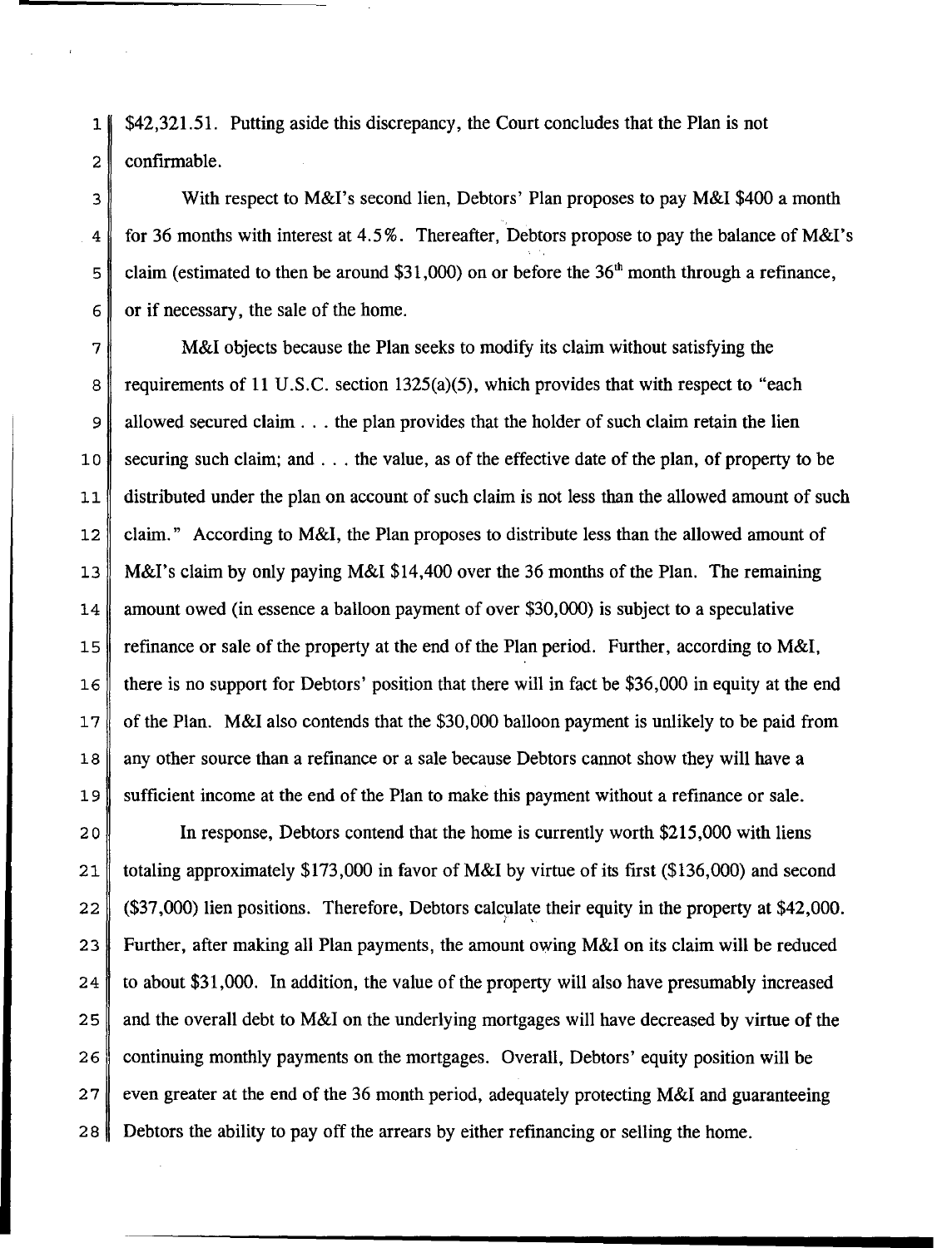1 With respect to the interest rate being reduced from the contracted 10.5% to 4.5%, 2 Debtors contend that the Court can approve a change in rate based on the prevailing market 3 rate and the risk factors involved to determine an appropriate rate under the circumstances. 4 Further, where Debtors are not in fact curing the default, but instead paying the entire claim of 5 M&I, the restrictions of 11 U.S.C. section  $1322(c)(2)$  do not apply.

6 To begin with, Debtors' math seems a little off. Debtors represent that their house is 7 currently worth at least \$215,000. They contend that they owe M&I \$136,000 on M&I's first 8 position lien and \$37,000 on M&I's second position lien for a total debt owing of \$173,000. 9 According to Debtors, their current equity in the home is \$42,000. M&I, however, states its 10 liens against the property total of \$184,386.25, leaving approximately \$30,613.75 in equity. 11 Debtors' current equity interest therefore lies somewhere between \$30,613 and \$42,000 and 12 will presumably increase as Debtors' make their Plan payments and thereby reducing the debt 13 on the second position lien to approximately \$31,000. Regardless of the exact numbers, 14 however, it's a close call to say the least whether Debtors will have sufficient equity to cover  $15$  the \$31,000 lump sum payment.

16 The balloon payment alone at the end of the Plan does not automatically lead this Court 17 to reject Debtors' Plan. It is instead the lack of any evidence that Debtors will be able to 18 refinance the loan, sell the property or otherwise pay the \$31,000 on their own that leads to its 19 failure. When feasibility is questioned, Debtors must come forward with some evidence to 2 0 show the Plan is likely to succeed. *See Fantasia v.,First National Bank of Boston,* 211 B.R. 21  $\parallel$  420 (1<sup>st</sup> Cir. BAP 1997). In situations where debtors propose a balloon payment, courts have  $22$  | looked to a variety of factors to analyze the Plan's feasibility, such as

27

28

23 (1) the equity in the property at the time of filing;

24 (2) the future earning capactive of the debtor;

 $25$  (3) the future disposable income of the debtor;

26 (4) whether plan provides for the payment of interest to the secured creditor over the life of the plan;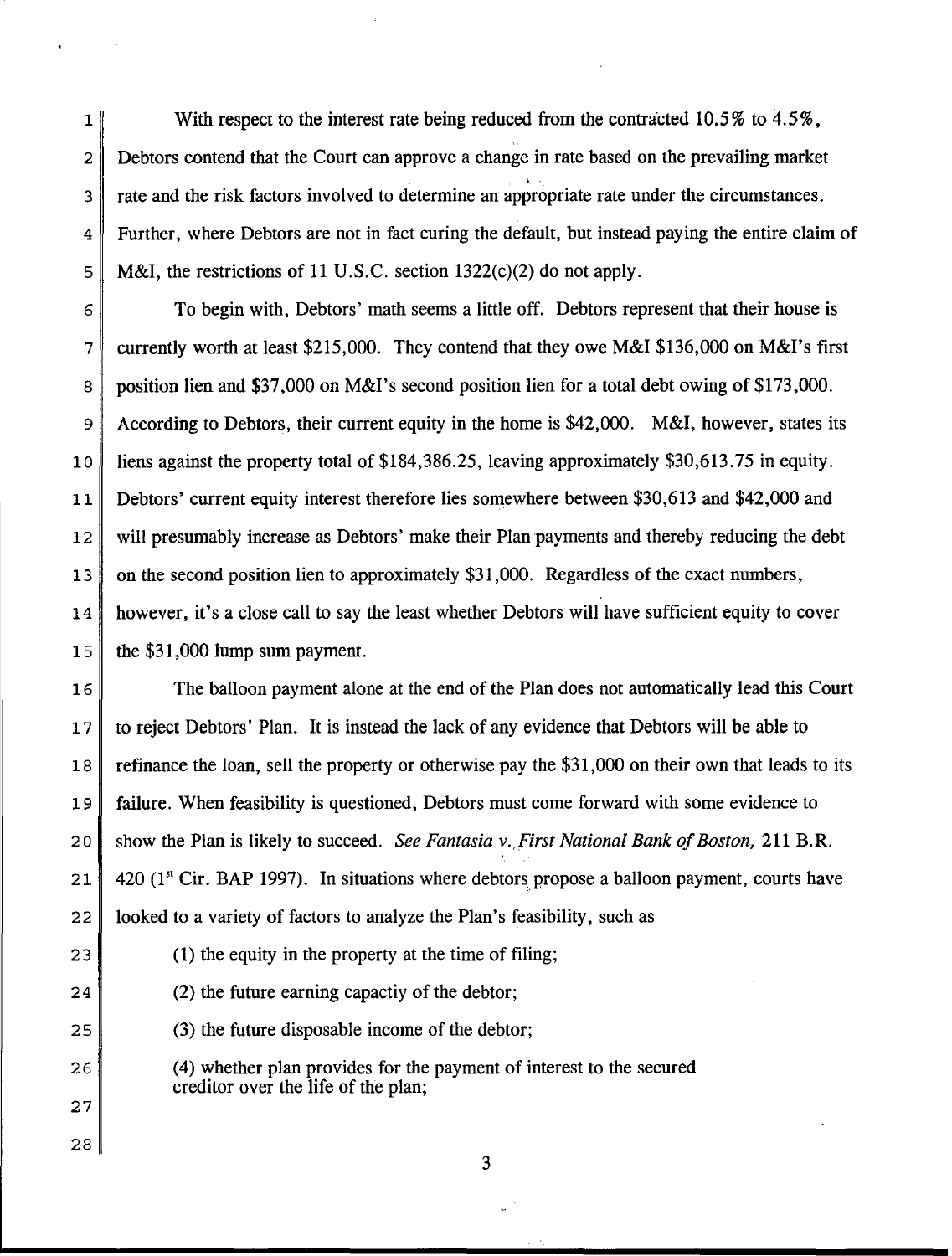1 (5) whether the plan provides for payment of recurring charges against 2 the property, including insurance, local property taxes and utility charges; and

(6) whether the plan provides for substantial payments to the secured 4 creditor which will significantly reduce the debt and enhance the prospects for refinancing at the end of the plan.

*!d.* at 423. Other than pointing to the alleged equity that will exist, Debtors have provided little else to convince this Court that they will in fact be able to refinance or otherwise sell the property for an amount sufficient to pay M&l.

Simply stating that they will either refinance the property or sell it sometime within the next three years is not enough. Debtors have provided no evidence that they will be able to refinance the house in 36 months, whether by presenting a lender willing to refinance the property or by showing that they will have sufficient income to qualify for a new loan. Whether the home can be sold for enough to also cover the balloon payment is somewhat speculative. While no one has challenged Debtors' representation that the house is worth at minimum \$215,000 today, no evidence of value has been provided.

Further, Debtors' schedules indicate that Debtors' future earning capacity is far from solidified. At the time Debtors filed their Schedule I, Mr. Dembaugh had been self-employed as a woodworker for one month, listing his income at \$1,500 a month. Whether this selfemployment will continue, will be successful, or will increase is, at this early stage, anyone's guess. Schedule I seems to further indicate that this \$1,500 is without any federal or state deductions, which would further reduce his net monthly income. Ms. Dembaugh in turn nets \$2,732 a month. Their total monthly expenses are listed as \$3,636, without including their Plan payments. To be gentle, they are living on the margin. Will this income be sufficient to allow a refinance? The Court is left to guess. Certainly, Debtors will not have the funds to pay the \$31,000 themselves if a refinance or sale does not happen.

The Plan also fails to provide any sort of game plan to refinance or sell the property, other than stating that it will happen "on or before the 36 month." When will Debtors begin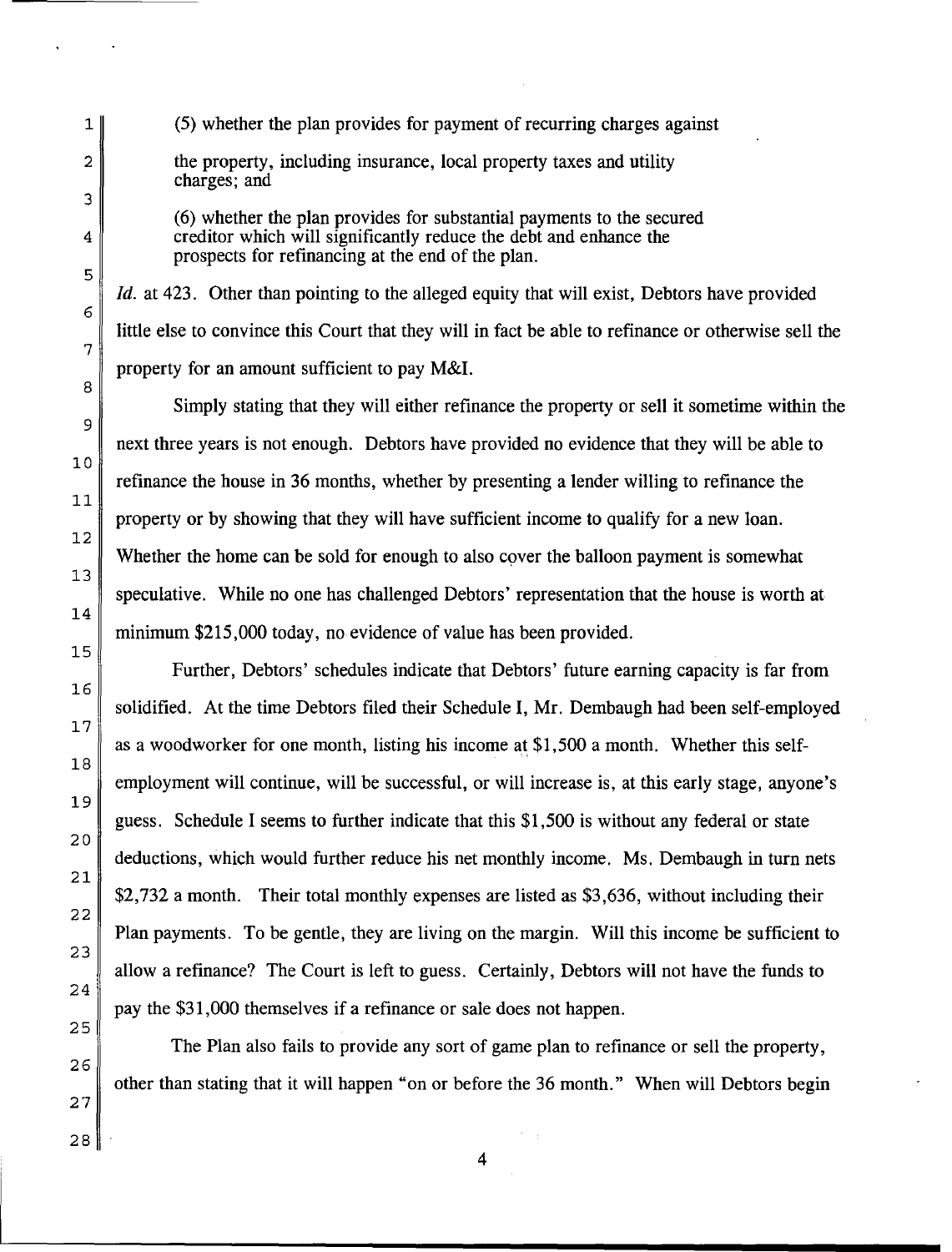1 trying to refinance or sell the property? In addition, while property values have as a general 2 matter increased over the years, there are no guarantees. There are similarly no guarantees 3 that interest rates will remain low, a more favorable factor to allowing Debtors' to refinance. 4 The overall Plan payments on this debt are also fairly minimal, accounting for only a 34% 5 reduction of the debt owed (\$14,400 of the \$42,000 owed will be paid).

6 For these reasons, the Court fmds the Plan unfeasible, and confirmation on these terms 7 is denied. The Court further orders that the automatic stay shall remain in effect for the next 8 sixty (60) days to allow Debtors additional time to file an amended plan. Debtors shall remain 9 current to M&I on all postpetition payments during this time. If an amended plan is filed, the 10 Court shall hold a plan confirmation hearing on **March 1, 2005, at 11:00 a.m.,** at the United 11 States Bankruptcy Court, 201 N. Central Ave., Phoenix, Arizona.

12 So ordered. 13 **DATED:** Dec. 7, 2004 14 15

16

CHARLES G. CASE II UNITED STATES BANKRUP **Y JUDGE** 

17 18 **COPY** of the fore**thing** mailed or sent<br>via facsimile this **MM** day of December, 2004, to:

19 Larry 0. Folks  $20$  Lisa S. Kass Poli & Ball, PLC 21 | 2999 N. 44<sup>th</sup> Street, Suite 500

Phoenix, Arizona 85018 22 Attorneys for Marshall & Ilsley Bank

23 | Charles M. Sabo Kevin J. Rattay 24 Charles M. Sabo, PC 4700 S. Mill Avenue, Suite 7 25 Tempe, Arizona 85234

- Attorneys for Debtors
- 26
- 27
- 28